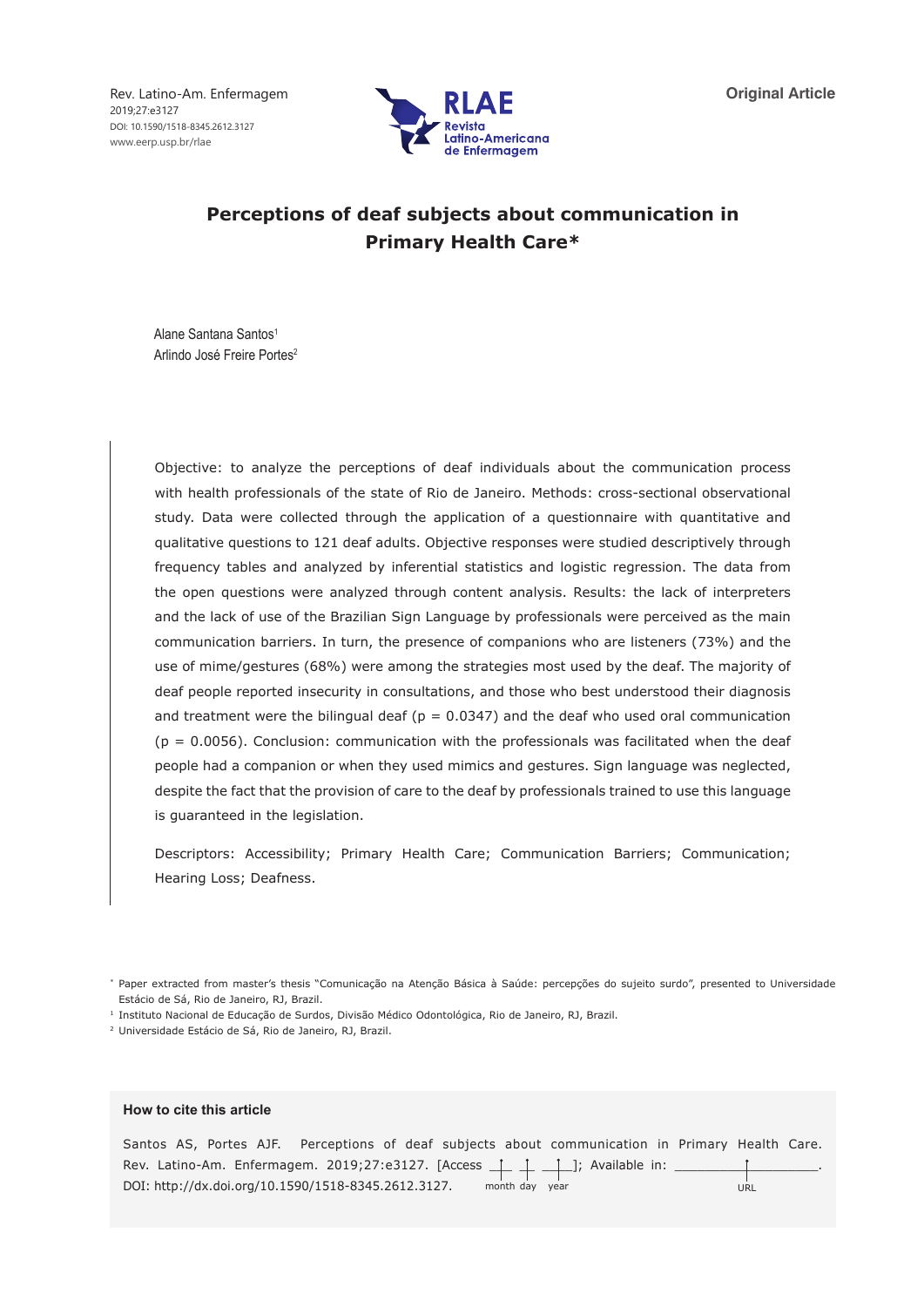## **Introduction**

Comprehensive health care, with a view to autonomy of the subject, is one of the pillars of primary care. It is, therefore, imperative that communication between users and professionals occurs in a satisfactorily way in oder to preserve quality of care(1-2).

The 2010 Brazilian demographic census indicated that 9.8 million people, or 5.1% of the Brazilian population, had hearing impairment<sup>(3)</sup>. It is known that the impairment caused by hearing loss, in terms of perception of sounds, can negatively impact people because of the importance of this ability to the development of communication, speech and language<sup>(4)</sup>.

It is important to highlight the difference between hearing impairment and deafness, according to the Brazilian legislation. Impairment is linked to hearing loss, while the deaf subject is perceived based on an identity, characterized by the use of sign language<sup>(5)</sup>.

In view of the need to maintain the quality of care, based on qualified listening, mutual conceptual understanding, interaction with the user and perception of his singularity, communication is fundamental in the work process of health professionals(1-2).

In this scenario, when seeking health care, the main obstacles faced by deaf people involve the professionals' lack of knowledge of sign language, and the lack of interpreters in the units<sup>(6)</sup>. It is important to note that such difficulties hamper the access of these subjects to health services. In the United Kingdom, a study revealed that the level of dissatisfaction with primary care physicians is higher among deaf patients than among listeners<sup>(7)</sup>.

In addition to the above, the lack of informative and accessible systems for the deaf increases their vulnerability to preventable diseases, as a result of lack of mechanisms that take into account the peculiarities of minority groups when disclosing health information<sup>(8)</sup>. In deaf communities in Nigeria, Brazil and the United States, a study pointed out that communication barriers inhibit the insertion of deaf people into health promotion programs and compromise their acquisition of knowledge<sup>(7)</sup>.

At the same time, communication barriers generate negative feelings and discourage deaf individuals to seek health units, because of fear of not being understood causes, making them to seek care only in case of illness. Therefore, it is fundamental that the professionals invest in strategies to facilitate the understanding and the reception of these subjects through effective communication<sup>(8)</sup>.

The present study sought to answer the following question: regarding the communication process established with health care professionals of the state of Rio de Janeiro, what are the perceptions of deaf individuals regarding the barriers and communication strategies used by them?

The objective of this research was to analyze the perceptions of deaf individuals about the process of communicating with primary health care professionals in the state of Rio de Janeiro.

### **Methods**

This is a cross-sectional, descriptive and analytical study with a mixed (qualitative and quantitative) approach(9-10). Data were collected through the application of a questionnaire to deaf adults of the National Institute of Education of the Deaf (INES), located in Laranjeiras, Rio de Janeiro, and that assists students from Early Childhood Education to Higher Education. Data were collected in the period between 05/12/2016 and 03/22/2017.

For sample calculation, an expected response rate of 50% for any item of the questionnaire was considered, with an additional of 10% in case of possible losses, margin of error of 7%, and inferential statistics generated with a significance level of 5%, resulting in a sample of 121 deaf adults<sup>(10)</sup>.

As inclusion criteria, the age of the participant should be equal to or greater than 18 years and he should use of Brazilian Sign Language (LIBRAS) as a means of communication. The exclusion criteria were consultations performed in primary health care units of in Rio de Janeiro more than 5 years ago, or cognitive or neurological impairments that prevented the completion of the questionnaire.

Since no standardized and validated questionnaire for the Brazilian population of deaf people was found, a questionnaire published in a paper by Nascimento, Fortes and Kessler in 2015 was used for data collection. This questionnaire contained open and closed questions, and was adapted to fit the objectives of this study, after a pilot study with deaf individuals to detect possible nonconformities.

The instrument was applied in classrooms, in the break time, to groups of 5 to 10 students and with the collaboration of a LIBRAS interpreter/translator. After the presentation of the project and signing of the Informed Consent Term (ICT), the questions were translated one at a time, allowing time for all students to complete an item before passing to the next. At the end, all questionnaires were collected.

The data were organized into categories. Data from the objective questions were stored in a spreadsheet encoded using the Epi Info 7.2 software, and those from subjective questions were stored in an Excel 2010 worksheet.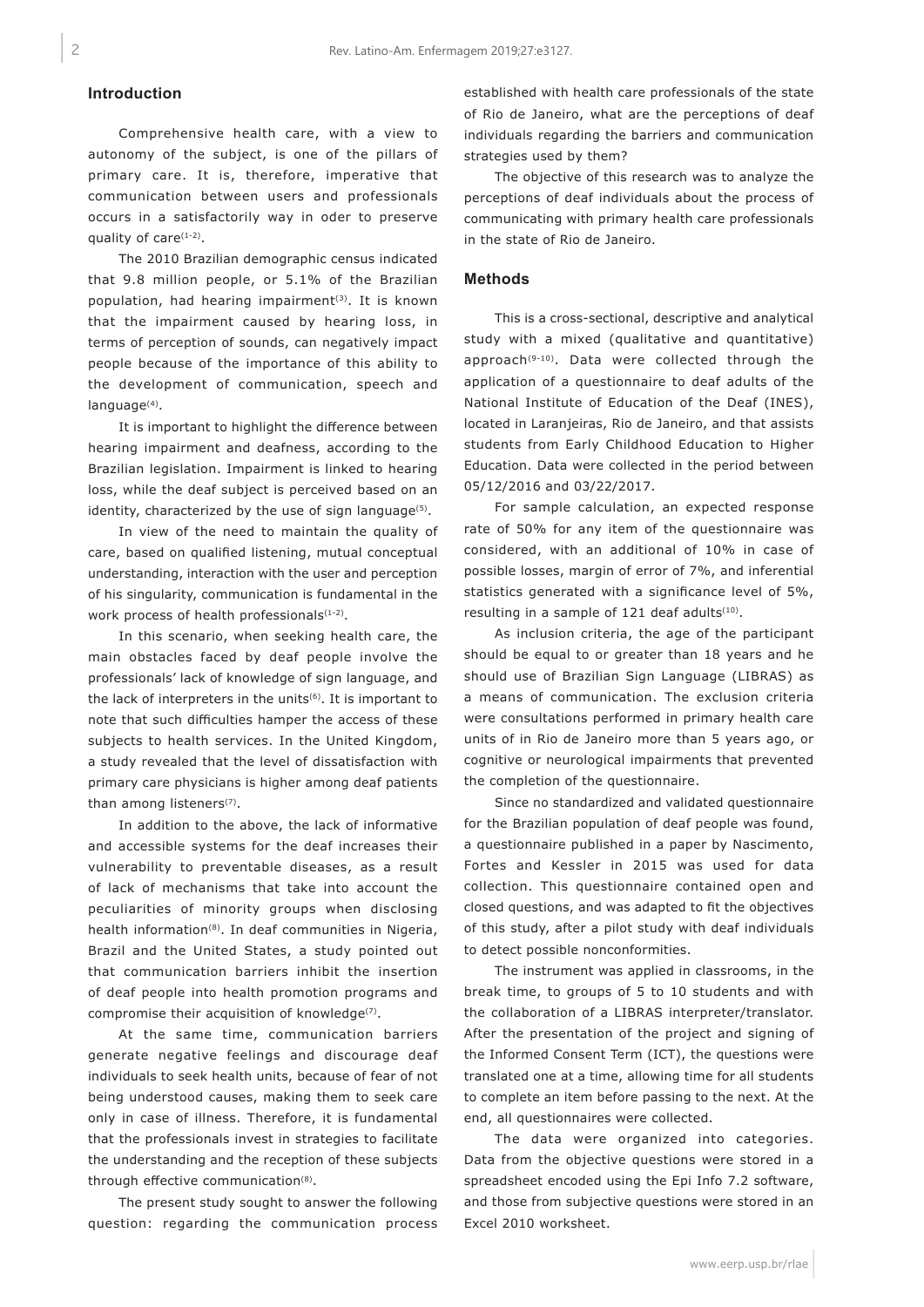Descriptive statistics included frequency tables for categorical variables, and means and standard deviation for quantitative variables. The association between variables was checked with the chi-square test and prevalence odds ratio were calculated. Multiple logistic regression was used for multivariate statistics<sup>(10-11)</sup>. Regarding the open questions, data were explored through content analysis based on Bardin<sup>(12)</sup>.

In order to identify the subjects and preserve their anonymity, the code UD/UT/Q/E followed by an Arabic numeral corresponding to the order of the questionnaires in the Excel 2010 worksheet was used, as for example: Q 1. The acronym UD is equivalent to Understanding of the diagnosis; UT means Understanding of the treatment, Q means Quality of care; and E means Thoughts and feelings of the deaf regarding their experiences during provision of care.

This study was submitted to the Ethics Committee of the Estácio de Sá University/UNESA/RJ, and was approved on November 11, 2016, under Opinion nº 1,818,244. In compliance with the ethical norms for research involving human beings, the application of the questionnaires was preceded by the signing of the Informed Consent Term (ICT).

#### **Results**

The sample consisted of 121 adult deaf people, most of whom were male (58%) and had a mean age of 27 years (SD: 9.1 years). The participants attended high school and resided in the city of Rio de Janeiro, according to Table 1.

Table 1 – Socio-demographic variables of the deaf participants, Rio de Janeiro, RJ, Brazil, 2016-2017

| <b>Variables</b>                       | N*             | $%$ $*$        |
|----------------------------------------|----------------|----------------|
| <b>Sex</b>                             |                |                |
| Male                                   | 70             | 58             |
| Female                                 | 51             | 42             |
| Age                                    |                |                |
| $18 - 28$                              | 82             | 68             |
| $28 - 38$                              | 20             | 17             |
| $38 - 48$                              | 16             | 13             |
| $48 - 58$                              | $\overline{2}$ | $\overline{2}$ |
| $58 - 68$                              | 1              | 1              |
| Education                              |                |                |
| <b>Elementary School</b>               | 39             | 32             |
| High school                            | 75             | 62             |
| Higher education                       | $\overline{7}$ | 6              |
| Way of communication used <sup>#</sup> |                |                |

*(to be continued...)*

| Variables            | N*  | $\frac{9}{6}$ <sup>+</sup> |
|----------------------|-----|----------------------------|
| Sign language        | 110 | 91                         |
| Oral language        | 28  | 23                         |
| Bilingual            | 14  | 12                         |
| <b>Residence</b>     |     |                            |
| Rio de Janeiro       | 92  | 76                         |
| Other municipalities | 29  | 24                         |

\*N - number; †Percentage; ‡An individual may be present in more than one variable, thus the sum of percentages is greater than 100%

The absence of a mediator during the consultations, specifically a LIBRAS translator/interpreter or accompanying listeners, was responsible for 63% of the cases of withdrawn from seeking health units. Eighty-three percent of deaf people said they did not receive care in primary care unit from professionals who mastered LIBRAS.

The lack of LIBRAS interpreters, indicated by 85% of the deaf users, and the non-use of LIBRAS by professionals, indicated by 78% of the participants, were mentioned as the main communication barriers faced during health care.

Sixty-six percent of deaf people reported insecurity after consultations regarding the care provided by the medical professional, with respect to the diagnoses and treatments described. The safety the others felt was associated with the presence of a listener who communicated with the professional (72%), and only 13% of the participants reported feeling confident due to the communication strategies used during the provision of care.

As for the level of comprehension of the deaf individuals from the communication strategies used by the health professionals, 82% reported not understanding their diagnosis and 70% said they did not understand the guidelines for their treatment.

Sixty-one percent of deaf people who responded to the survey stated that health professionals did not understand them when they were alone. Thus, the presence of a companion who was listener (73%) and the use of mime/gestures (68%) were pointed out as the strategies most used by the deaf subjects to facilitate their communication during the consultations.

The use of written Portuguese (70%) and verbalization (54%) were pointed out by most of the subjects as strategies that most hinder communication between the deaf users and the professionals during the consultations.

Regarding the strategies that stimulated the independence of the deaf, 91% indicated the use of LIBRAS and 59% the presence of a LIBRAS interpreter/ translator in the health units. As for privacy, the main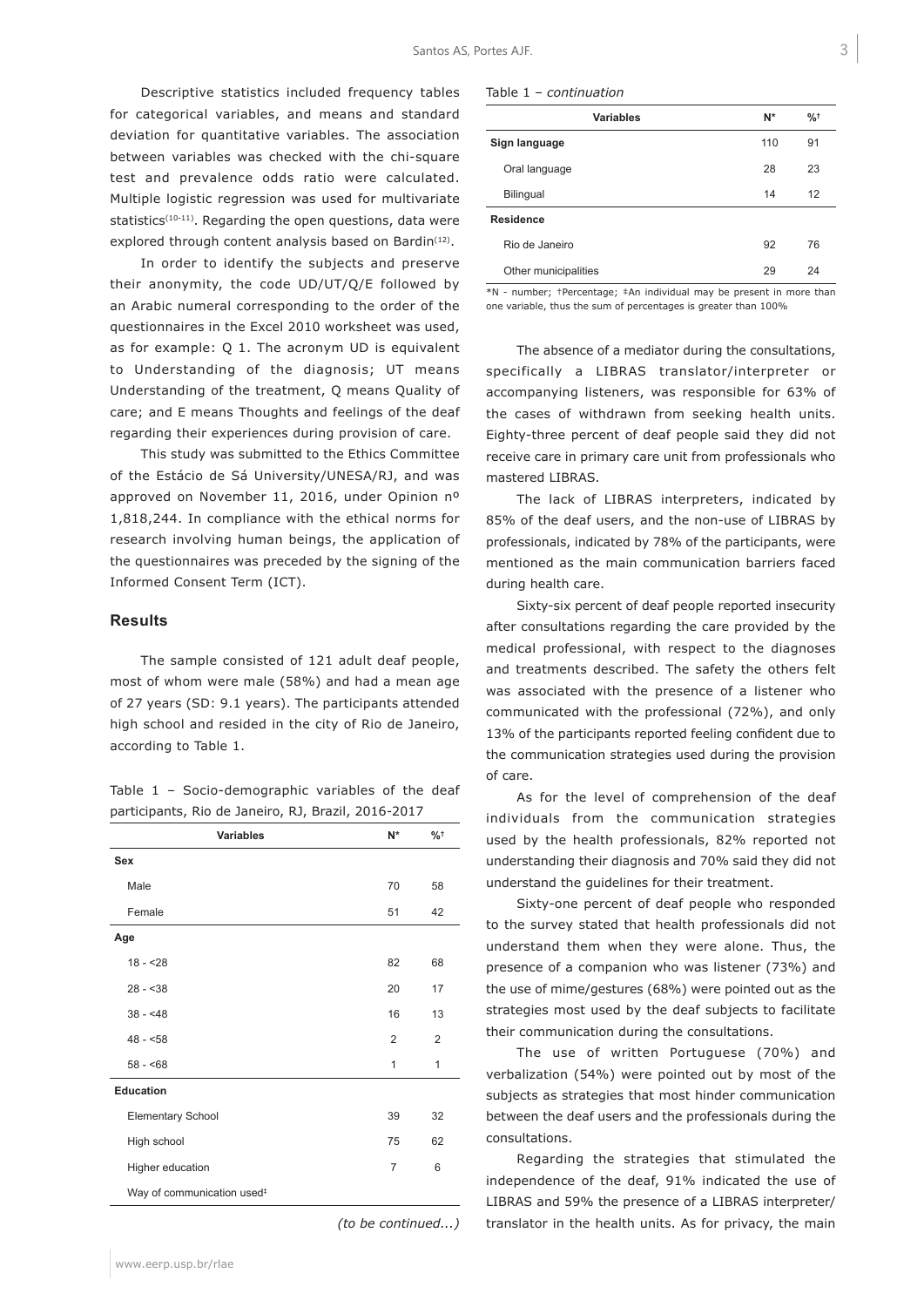strategy mentioned was use of LIBRAS, pointed out by 93% of the participants.

According to the Prevalence Odds Ratio, bilingual deaf individuals were approximately six-fold more likely to understand their diagnoses than those who were not. Similarly, deaf individuals who were able to verbalize were approximately twice as likely to understand their diagnosis as those who were not speakers. Deaf individuals who used signs were 79% less likely to fully understand their diagnosis  $(p = 0.0403)$  (Table 2).

The use of lip reading and verbalization as ways of communicating were also related to the deaf persons' perception of their diagnosis. Therefore, deaf individuals who used lip reading and oral communication were 6.13-fold and 5.79-fold more likely to understand their diagnoses, respectively, when compared to individuals who did not use these methods of communication. It was also noted that the prevalence of deaf people who understood their diagnoses was 3.81-fold and 3.57-fold higher for those who used oral communication and lip reading, respectively (Table 2).

Table 2 – Association between the variables and the level of understanding of the deaf people of their diagnosis, Rio de Janeiro, RJ, Brazil, 2016-2017

|                                  | <b>Variables</b>                | PR* (95% CI)§       | POR <sup>†</sup> (95% CI) <sup>§</sup> | $p^{\ddagger}$         |
|----------------------------------|---------------------------------|---------------------|----------------------------------------|------------------------|
| Sex                              | Female                          | $0.95(0.44 - 2.05)$ | $0.94(0.37 - 2.40)$                    | $\mathbf{1}$           |
|                                  | Male                            |                     | 1                                      | 1                      |
|                                  | Bilingual                       | $3.57(1.77 - 7.21)$ | $6.13(1.88 - 19.99)$                   | $0.0035$ <sup>II</sup> |
| Way of communication used        | Sign language                   | $0.34(0.16-0.74)$   | $0.22(0.06 - 0.80)$                    | 0.0403                 |
|                                  | Verbalization                   | $2.30(1.10-4.80)$   | $2.92(1.09 - 7.82)$                    | $0.0567$ <sup>II</sup> |
|                                  | Oral communication              | 3.81 (1.84-7.89)    | $5.79(2.15 - 15.55)$                   | $0.0005$ <sup>II</sup> |
|                                  | Mime and gestures               | $0.57(0.27 - 1.21)$ | $0.50(0.19 - 1.28)$                    | 0.2243                 |
|                                  | Written Portuguese              | $1.71(0.78-3.74)$   | $1.97(0.70 - 5.49)$                    | 0.309                  |
|                                  | <b>LIBRAS<sup>1</sup></b>       | $0.27(0.07-1.08)$   | $0.22(0.05 - 1.00)$                    | 0.0639                 |
| Communication strategies used by | Lip reading                     | $3.57(1.77 - 7.21)$ | $6.13(1.88 - 19.99)$                   | $0.0035$ <sup>II</sup> |
| the deaf                         | LIBRAS <sup>1</sup> interpreter | $0.40(0.06-2.71)$   | $0.35(0.04 - 2.80)$                    | 0.5109                 |
|                                  | Figures                         | $\mathbf 0$         | $\mathbf 0$                            | 0.4353                 |
|                                  | Drawings                        | 0                   | $\mathbf 0$                            | 0.3073                 |
|                                  | Communication using the fingers | 0                   | $\mathbf 0$                            | 0.3652                 |
|                                  | Companion who is a listener     | $0.66(0.30-1.42)$   | $0.59(0.22 - 1.58)$                    | 0.4272                 |

\*PR - Prevalence Ratio; †PCR - Prevalence Odds Ratio; ‡p - probability of significance; §95% confidence interval; ||Statistically significant values, p < 0.05; ¶LIBRAS - Brazilian Sign Language

Regarding the knowledge about the treatment, the association with the way of communication used of the deaf person showed that bilingual individuals presented 5.33-fold greater chance to understand the health professional ( $p = 0.007$ ). Likewise, if the deaf individual used lip reading and verbalization as ways of communicating, the chances of understanding treatment increased by five and three times, respectively. However, the deaf people who communicated through LIBRAS presented 67% less chance of understanding their treatment than deaf people who did not use it ( $p =$ 0.0538).

When they sought health care alone, the deaf users who used oral communication as a strategy to communicate increased their chances of being understood by health professionals by 2.93-fold in relation to those who did not use this communication strategy ( $p = 0.0221$ ).

The multiple logistic analysis evaluated the influence of the variables age, sex, schooling (High school/elementary school, Higher education/elementary school) and way of communication used (verbalization, bilingual, sings) on the level of understanding of deaf people of their diagnosis and treatment, as well as the health professionals' understanding of the information provided by the deaf user.

The variables affected the understanding of the diagnosis by the deaf user ( $p = 0.0091$ ). When the associations were examined, it was observed that the way of communication of the individuals increased their chances of understanding the diagnosis. The chances of being understood were eight-fold higher in the bilingual compared to non-bilingual deaf ( $p = 0.0347$ ), and among deaf people who used oral communication, the chance increased by 5.6-fold in relation to the ones who did not use oral communication ( $p = 0.0056$ ).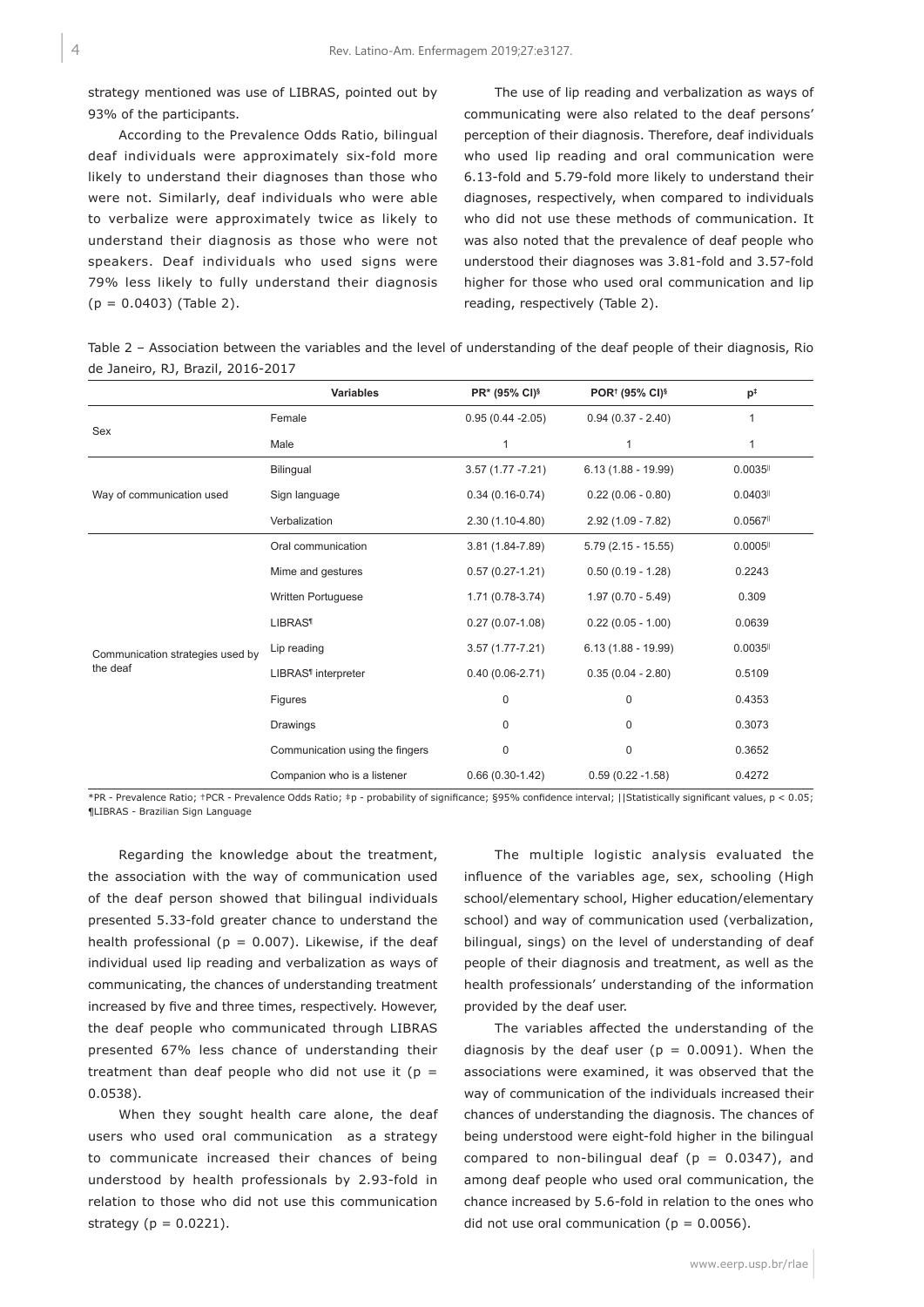Regarding the understanding the treatment guidelines, it was seen that bilingual users and individuals who used verbalization were more likely to understand, in the first case, 6.6 times more than nonbilingual users ( $p = 0.0556$ ), and in the second, 3.28 times more than those who did not use verbalization  $(p = 0.0268)$ .

It was observed that the level of education of deaf subjects influenced the understanding of information given by the health professional during the consultation. Individuals with high school were 3 (three)-fold more likely to be understood than those with only elementary school ( $p = 0.0125$ ).

Table 3 summarizes the statistically significant variables (way of communication used and level of education) and their quantitative influence on the perception of deaf individuals of their diagnosis and treatment, as well as on the understanding of health professionals of the strategies they use.

Table 3 – Multiple logistic regression, Rio de Janeiro, RJ, Brazil, 2016-2017

| <b>Variables</b>                              | POR*   | 95% CI <sup>+</sup> |         | р‡                    |  |  |
|-----------------------------------------------|--------|---------------------|---------|-----------------------|--|--|
| Understanding of the diagnosis                |        |                     |         |                       |  |  |
| <b>Bilingual</b>                              | 8.008  | 1 1 6 1             | 55 2361 | $0.0347$ <sup>§</sup> |  |  |
| Verbalization                                 | 5.6536 | 1.6603              | 19.2514 | 0.0056                |  |  |
| Understanding of the treatment                |        |                     |         |                       |  |  |
| <b>Bilingual</b>                              | 6.605  | 0.9561              | 45.6275 | $0.0556$ <sup>§</sup> |  |  |
| Verbalization                                 | 3.28   | 1.1463              | 9.3848  | $0.0268$ <sup>§</sup> |  |  |
| Understanding by the professional             |        |                     |         |                       |  |  |
| Schooling (High School/<br>Elementary school) | 3.3004 | 1 2926              | 84273   | $0.0125$ <sup>§</sup> |  |  |

\*PCR - Prevalence Odds Ratio; †95% confidence interval; ‡p - probability of significance; §Statistically significant values, p < 0.05

For qualitative analysis, the open questions were read, and the similarity between the answers, their frequency and the adequacy with the objectives of the study was examined. Then, the answers were grouped in Excel 2010 worksheets and divided into the following initial categories: understanding during the consultation; quality of care; and thoughts and feelings of the deaf regarding their experiences during provision of care<sup>(12)</sup>.

The first category, understanding during the consultation, was divided into two intermediate categories: understanding of the content addressed during the consultations and non-understanding, and these were divided into the final categories: written Portuguese language and absence of LIBRAS.

Most of the participants stated that the communication strategies used during the visits did not allow them to understand their diagnosis (82%) and their treatment (70%). Among the factors that hampered

www.eerp.usp.br/rlae

the understanding were the absence of LIBRAS and the use of written communication, as can be seen in the following reports: *I don't understand because I have difficulty with writing and Portuguese* (UD 12); *I don't understand the guidelines, because I only know how to communicate using LIBRAS* (UT 13).

Another factor to be considered is the attitude adopted by professionals during care: *Depending on the professional, I can understand the guidelines* (UD 3); *The communication strategies do not allow my understanding because the doctor does not have patience with deaf people* (UT 5); *I understand if the professional speaks slowly* (UD 6).

The second category, quality of care, was divided into two final categories: the use of LIBRAS and the presence of interpreters in the units. These were evaluated as measures to improve the quality of care, as it can be perceived in the following reports: *With an interpreter, it would be useful for the deaf people* (Q 5); *They need to learn LIBRAS or have interpreters in the units, to help the deaf to understand better* (Q 12); *To improve it is necessary an interpreter* (Q 40); *It would be nice if I had an interpreter everywhere* (Q 51).

With respect to the thoughts and feelings of the deaf users regarding the experiences during the consultations, 2 subcategories were created. The first one is related to the difficulties of communication faced and the second to the presence of companions in the consultation. The participants presented mixed feelings, among them indignation, anger and disappointment for not being understood or not understanding the health professional.

It was perceived in the responses that these feelings are due to both the difficulty to communicate and the lack of interest of the health professionals to improve this communication, who treat deaf users as if they were listeners rather than making an effort to treat them differently, and patiently seeking to facilitate communication. This is evident in the following statements: *I was not receive care, LIBRAS is necessary* (E 14); *We never understand anything, there is no communication (LIBRAS)* (E 20); *I cannot understand the doctor, because while I'm with my face in the device, he speaks behind me* (E 13); *If I go alone to the doctor, people talk normally, listeners speak as if they do not understand that I am deaf* (E 50).

The presence of a companion during the consultations was reported with frustration due to the lack of independence that translates and the embarrassment in relation to personal information that must be shared, as it can observed in the following speeches: *My mother always goes with me, it would be good to go alone* (E 3); *Mama going along is difficult* (E 5); *Whenever I go to the doctor, I need to go with*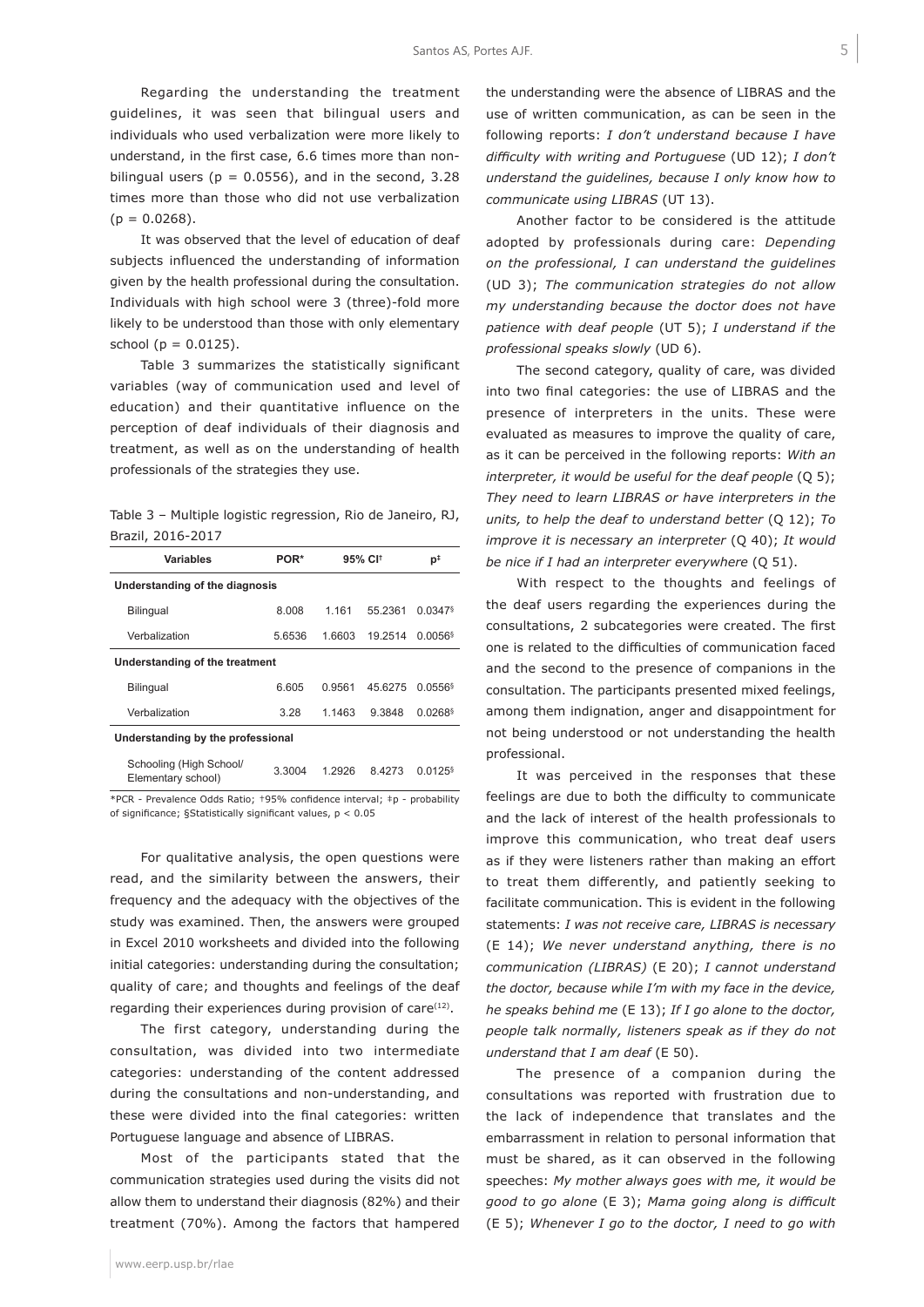*my mother, but she does not know Libras, it's difficult because I do not know what she talks to the doctor* (E 24); *Whenever I go to the health unit I need my daughter's company, but she is not always willing to help me. It is difficult not to be able to communicate* (E 16); *My experience is bad because there is no interpreter and I have to go with my son or my mother to the doctor* (E 7).

However, in some cases the presence of the companion is seen as a relief because it enables communication and also the feeling of security, as described in the following statements: *My sister knows LIBRAS, she goes with me, I explain to her and she speaks with the doctor, because I cannot communicate with the doctor* (E 8); *I go to the doctor, you have no idea how difficult it is to understand people, my mother goes along to explain, it gets easier, so I use her as an interpreter* (E 9); *I always go to the health unit with my sister. If I need to go to the gynecologist I go with her because I feel afraid to go on my own* (E 18).

#### **Discussion**

The rights of the deaf are guaranteed and regulated by law, which determines that the care in public health services must be provided by qualified professionals who know how to use LIBRAS or who can translate and interpret it<sup> $(13)$ </sup>. However, it is noteworthy that, generally, the cultural identity of the deaf community is not taken into account; deaf people are devaluated as individuals and have their rights to equality in health care disrespected<sup>(14)</sup>.

In order to develop integral health care and promote social and structural changes, it is essential that the subjects be seen in their particularities. Understanding the reasons that pose a distance between them and the health units subsidize the remodeling and choice of strategies to receive these individuals.

The absence of caregivers and the lack of professional preparation were pointed as the main motivators for the deaf adults not to seek care in health services, according to studies conducted in Paraíba and Rio Grande do Sul(15-16). In the present study, it was found that the absence of a mediator to facilitate communication with the professionals was a reason for the majority of deaf people to stop seeking care.

Considering the distinction between languages adopted by deaf people and listeners, it is possible that communicational difficulties exist between them. The obstacles most faced by the deaf participants in the present study involved the lack of interpreters in health facilities, the non-use of sign language by professionals, and the lack of patience on the part of professionals as well as their unpreparedness to assist such clientele.

In Brazil, sign language translators/interpreters have a regulated profession. They are responsible for interpreting and translating LIBRAS into Portuguese, as well as Portuguese language into LIBRAS. These professionals should promote communication between deaf people and hearing people and contribute to the accessibility of the deaf to public services $(17)$ . Given the importance of communicational intermediation between deaf and hearing people, the absence of interpreters hampers the daily life of the deaf and encourages the adoption of other strategies that facilitate such process in the health units<sup>(3,17)</sup>.

In the face of communication barriers and lack of interpreters in health facilities, deaf people are forced to use someone as mediator, be it friends and/or family members. However, in many cases, the companions do not fully know LIBRAS, and this makes the intermediation enigmatic, generating anguish to the deaf subjects, for not knowing whether they were understood by the interlocutor and the health professionals<sup>(18)</sup>.

In spite of its importance to facilitate communication, the participation of a third party, compromises the privacy and the autonomy of the deaf people, and in some situations can cause embarrassment and omission of information because of exposure to shame<sup>(1)</sup>. This situation inhibits the deaf person to speak about her health, when they pass it to the other person the control over this information<sup>(18)</sup>.

Although studies indicate the presence of intermediary mediator as negative, in the present study, the presence of a mediator was highlighted as the strategy most used by the deaf to facilitate their communication with health professionals.

The choice for the presence of a companion can be associated with the absence of interpreters in the health units and lack of ability of the professionals to understand this clientele. Therefore, among the suggestions to increase the quality of care, the participants pointed out the need for the use of sign language by professionals and the relevance of the presence of LIBRAS interpreters in health units.

The communication barriers directly influence the perception that the deaf people have about the care provided, besides intensifying the dependence of these subjects on others. The difficulty to communicate and consequent deprivation of information implies a feeling of prejudice and discrimination of their disability, without considering their intellectual capacity and responsibility over their own health<sup>(18)</sup>.

Health care is directly linked to interpersonal relationships and requires communication skills for mutual understanding $(19)$ . In the United States, a study involving 91 deaf adults revealed that communication difficulties led to low level of understanding of the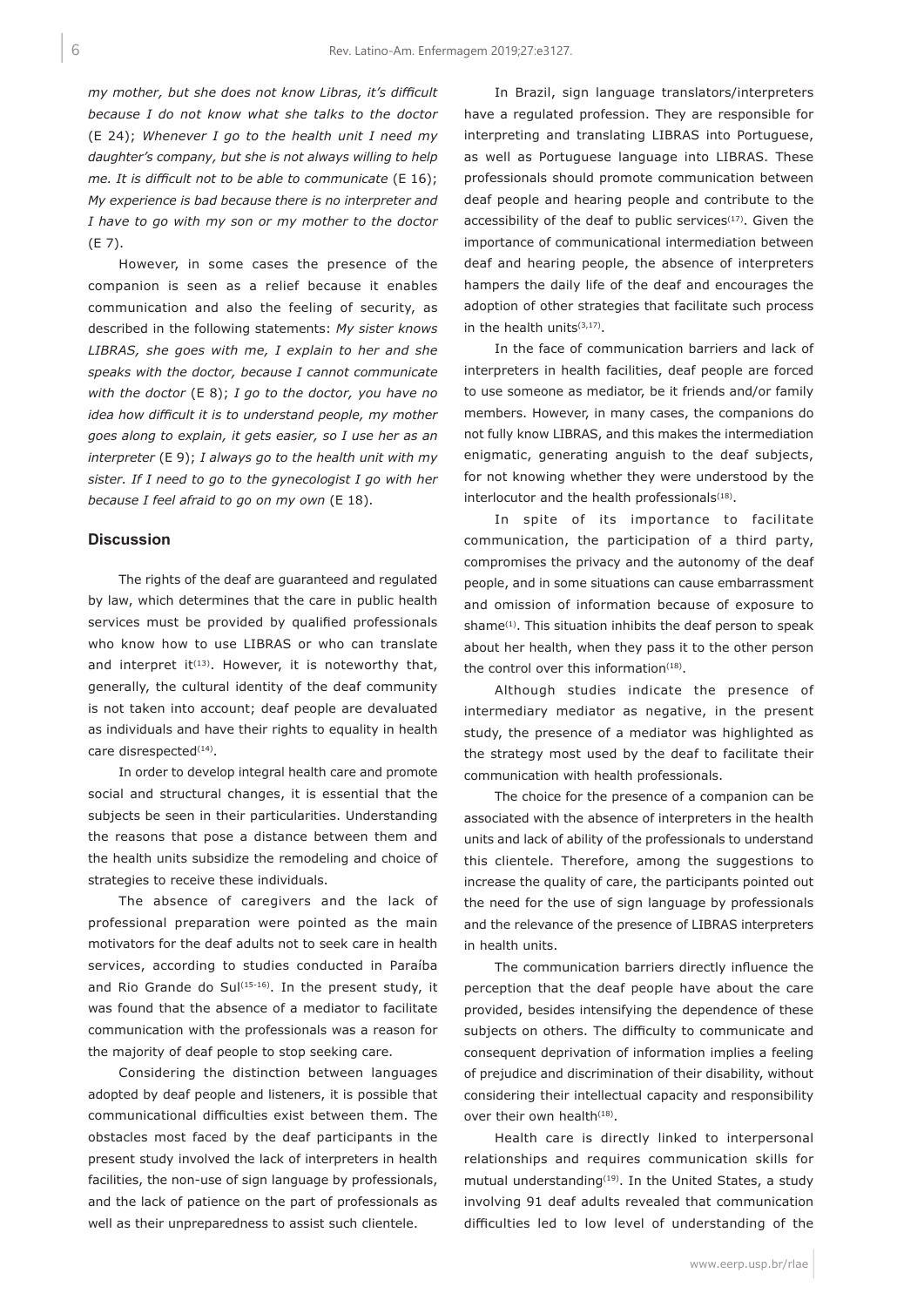subject regarding health guidelines and, consequently, feelings of fear, frustration and mistrust $(20)$ .

Besides the doubts regarding their own health and the difficulty to understand the professional, the deaf also face the offer of very little information during the realization of procedures, which intensifies their insecurity and fear<sup>(18)</sup>. In a study carried out in São Luís-MA, it was noted that the lack of information for the deaf subjects was responsible for their difficulty to express their doubts and questions regarding their own health $(18)$ .

Hence, the failure to embrace these clients generates negative feelings, that is, anguish, fear, insecurity and impatience, and, at the same time, pose a distance between professionals and the users $(19)$ . The perception of the subjects is based on effective communication. However, after health care, deaf patients still misunderstand their diagnosis and treatment, a fact that ratifies the difficulty in communication between deaf people and health professionals<sup>(19)</sup>.

Likewise deaf subjects, health professionals recognize the need to overcome communication barriers. In a study carried out in Maranhão, the professionals identified the lack of training and the lack of resources to aid in communication as the main obstacles. In this scenario, the presence of a companion was pointed out as the main strategy used, and considered indispensable for the maintenance of an effective communication<sup>(21)</sup>.

It should be stressed that the main role of the deaf person should be maintained; the interaction with the professional should allow the individual to express his needs through strategies that ensure his independence and privacy<sup>(21)</sup>.

By guaranteeing the right to receive care from professionals trained in the use of LIBRAS, Decree nº 5,626, from December 22, 2005, stated the need to support for the training and improvement of professionals of the Unified Health System (SUS). However, such characteristics are not a reality for most deaf people<sup>(17)</sup>.

Attention to those who communicate in a different way requires that the professionals develop skills to use the most appropriate methods, preferably LIBRAS<sup>(1)</sup>. Assistance by professionals who know sign language enables communication without mediators and promotes the autonomy of the deaf $(1,22)$ .

Legally recognized, LIBRAS characterizes the culture and identity of the deaf. Consequently, it is important that health professionals know LIBRAS; the lack of mastery of this language is a barrier to the interaction between the team and deaf individuals<sup>(23)</sup>.

The improvement of the quality of care for deaf users requires changes in the physical environment of the basic health units and in the training of professionals. Brazilian laws include LIBRAS as a compulsory topic for teacher training courses, speech therapy courses, and for all licentiate courses, being optional in other  $r$  $\Omega$ urs $\rho$ s $(22)$ 

The lack of content related to the care of deaf people during training may be one of the explanations for the difficulty of interaction between professionals and deaf users<sup>(22)</sup>. Therefore, it is important to emphasize the need for LIBRAS to be included in the curriculum of health professionals in order to promote the communication of deaf people with health professionals and to enable the integration of new entries in sign language $(24)$ .

The investment in qualification does not ensure the training of health professionals interpreters or totally fluent in sign language, but enables the development of skills that allow effective communication with deaf users, with a view to social inclusion and respect for the rights of these subjects<sup>(17)</sup>.

Written Portuguese is frequently used by health professionals to communicate with deaf individuals. However, this is the second language of the deaf, and they often have difficulty understanding it fully<sup>(25)</sup>. The use of written Portuguese can embarrass the deaf individual and was described as the strategy that makes it more difficult to exchange information in the care.

The multiple logistic regression revealed that the difficulty in understanding written Portuguese is inversely proportional to the expansion of the level of education. Thus, deaf people who had finished high school were more likely to be understood by professionals than those who only finished the elementary school.

Our study evaluated deaf people who presented a considerable level of education, because they attended a reference institution. Studies with large samples among the deaf community, not linked to a reference institute, may show an even greater difficulty of these individuals to interact with primary health care professionals.

This study has as limitation the fact that the scenario is a national reference institution in education of deaf people. However, this made it possible to find a relevant sample of deaf people from the different municipalities of the state of Rio de Janeiro. The research took place in an environment that identifies all the subjects, made the sample homogeneous, and narrowed the variables of the study, without, therefore, allowing the crossing of variables, such as socio-demographic and cultural contexts of the subjects with those of deaf people from other places and realities.

After extensive bibliographic research, no other work was found in the Brazilian literature that addressed the barriers and communication strategies of deaf people in primary care in the SUS, following a quantitative and qualitative approach with more than 100 individuals surveyed.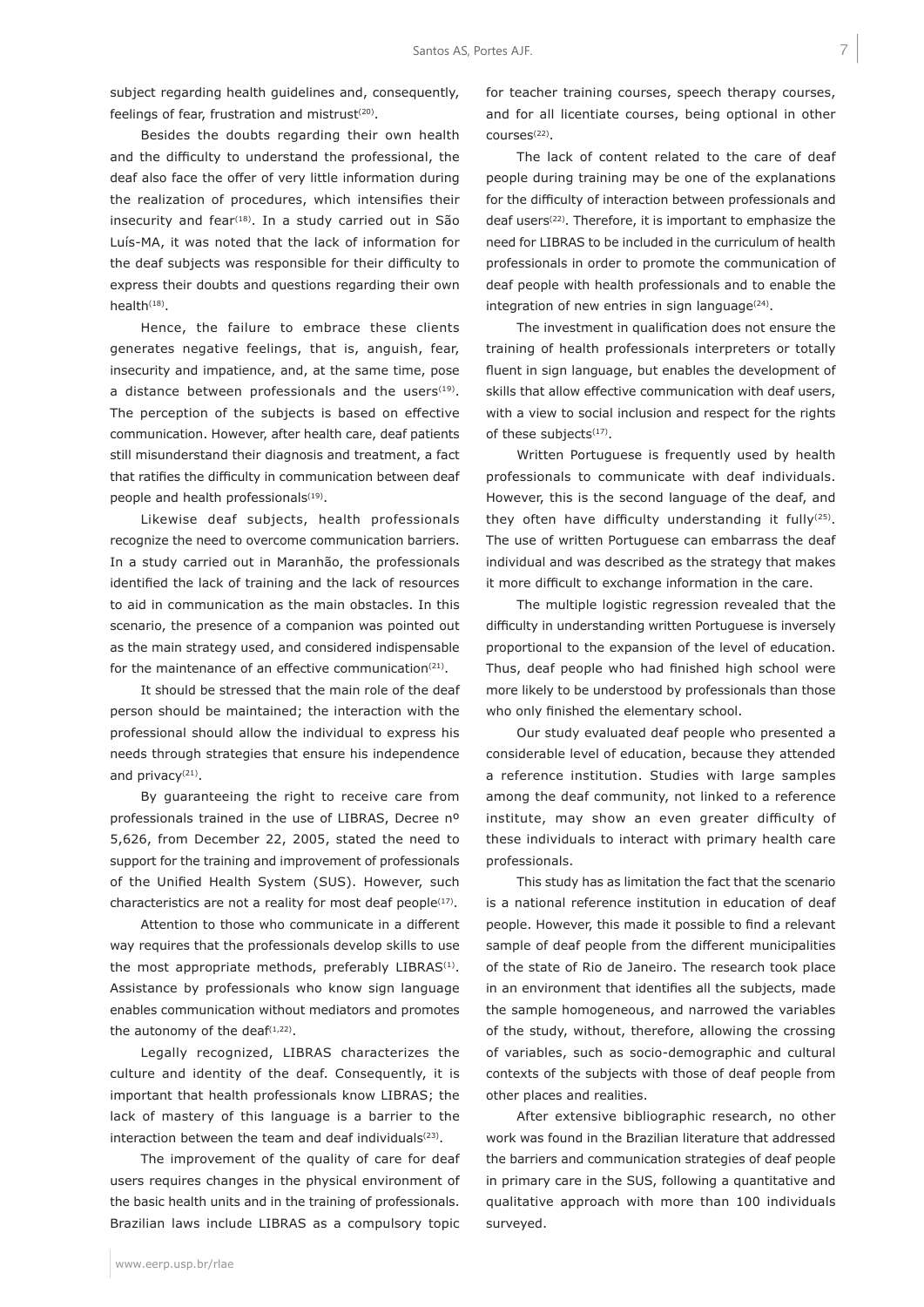Therefore, the recognition of the needs of this minority group contributes to the scientific progress in the area of education, based on a change in the training of professionals, as well as in the field of health, in which measures can be adopted with the purpose of enabling the care for deaf people, because it is based on the sensitization of these professionals that changes can be established.

#### **Conclusion**

Despite the legal determination, it was clear that the deaf people are deprived of their rights because their first language, LIBRAS, is neglected. The present study pointed to the non-use of sign language by professionals and the absence of interpreters in health units as the main communication barriers faced by deaf subjects.

Communication barriers discourage the deaf to seek health units, influence the perception that these people develop of health care, and make them more dependent on mediators that facilitate the communication with professionals. Although favorable, in certain moments, the presence of a third party may generate uncertainties, fear, embarrassment, besides hindering the independence and autonomy of the deaf.

Regarding the direct interaction between users and professionals, it is evident that the knowledge and use of LIBRAS guarantee the respect for the privacy of the deaf. Therefore, it is essential to invest in the qualification of professionals and on their awareness in choosing communication strategies, taking into account the users' needs, respecting their particularities, and the perception that the subjects hold a singular cultural identity.

#### **References**

1. Oliveira YCA, Celino SDM, Costa GMC. Communication as an essential tool for deaf people's health care. Physis Rev Saúde Coletiva. [Internet]. 2015;25(1):307-20. doi: http://dx.doi.org/10.1590/S0103-73312015000100017 2. Duarte SBR, Chaveiro N, Barbosa MA, Fleck MPA. Historical, social and cultural aspects of the deaf population. História, Ciências, Saúde – Manguinhos. [Internet]. 2013; 20 (4):1713-34. doi: http://dx.doi. org/10.1590/S0104-597020130005000015

3. Souza MFNS, Araújo AMB, Sandes LFF, Freitas DA, Soares WD, Vianna RSM, et al. Main difficulties and obstacles faced by the deaf community in health access: an integrative literature review. Rev CEFAC. [Internet]. 2017;19(3):395-405. doi: http://dx.doi. org/10.1590/1982-0216201719317116

4. Peruzzo Q, Ceolin D, Quevedo LS. Satisfaction of hearing implant users. Rev CEFAC. [Internet].

2015; 17 (4):1042-54. doi: http://dx.doi. org/10.1590/1982-0216201517415914

5. Lopes RM, Vianna NG, Silva EM. Communication of deaf people eith health professional in search of integrality. Rev Saúde Pesqui. 2017;10(2):213-21. doi: http://dx.doi. org/10.177651/1983-1870.2017v10n2p213-221

6. Abreu JC, Freitas JMR, Rocha LLV. Perception of deaf inrelation to the system of communication of Primary Healt Unit – UAPS. Braz J Surgery Clin Res. [Internet]. 2014; [cited Jun, 2018]; 9 (1): 6-11. Available from: http://www.mastereditora.com.br/ periodico/20141130\_223912.pdf

7. Kuenburg A, Fellinger P, Fellinger J. Health Care Access Among Deaf People. J Deaf Studies Deaf Educ. 2016; 21(1):1-10. doi: 10.1093/deafed/env042

8. Richardson KJ. Deaf culture: Competencies and best practices. The Nurse Practitioner. 2014;39(5):20-8. doi: 10.1097/01.NPR.0000445956.21045.c4

9. Taquette SR, Minayo MCS. Teaching-Learning of Qualitative Research Methods in Medicine. Rev Bras Educ Médica. 2015;39(1):60-7. doi: http://dx.doi. org/10.1590/1981-52712015v39n1e02112014

10. Rodrigues CFS, Lima FJC, Barbosa FT. Importance of using basic statistics adequately in clinical research. Braz J Anesthesiol. 2017;67(6):619-25. doi: https:// doi.org/10.1016/j.bjan.2017.01.003

11. Silva D, Lopes EL, Braga Junior SS. Quantitative Research:Elements, Paradigms and Definitions. Rev Gestão Secretariado. 2014; 5(1):1-18. doi: 10.7769/ gesec.v5i1.297

12. Campos CJG. Content analysis: a qualitative data analysis tool in health care. Rev Bras Enferm. [Internet]. 2004;57(5):611-4. doi: http://dx.doi. org/10.1590/S0034-71672004000500019

13. Oliveira YCA, Celino SDM, França ISX, Pagliuca LMF, Costa GMC. Deaf people's knowledge and information sources regarding health and disease. Interface - Comun Saúde Educ. [Internet]. 2015; 19 (54): 549-60. doi: http://dx.doi.org/10.1590/1807-57622014.0265 14. Tedesco JR, Junges JR. Challenges for receiving hearing-impaired individuals in primary healthcare services. Cad Saúde Pública. [Internet]. 2013;29(8):1685-9. doi: http://dx.doi. org/10.1590/0102-311X00166212

15. Aragão JS, Magalhães IMO, Coura AS, Silva AFR, Cruz GKP, França ISX. Access and communication of deaf adults: a voice silenced in health services. Rev Pesqu Cuidado é Fundamental. [Internet]. 2014 [cited Jan, 2017];6(1):1-7. Available from: http://pesquisa. bvsalud.org/ses/resource/pt/lil-706411

16. Nascimento GB, Fortes LO, Kessler TM. Communication strategies as a device for humanized care in the health of the deaf. Saúde. (Santa Maria).